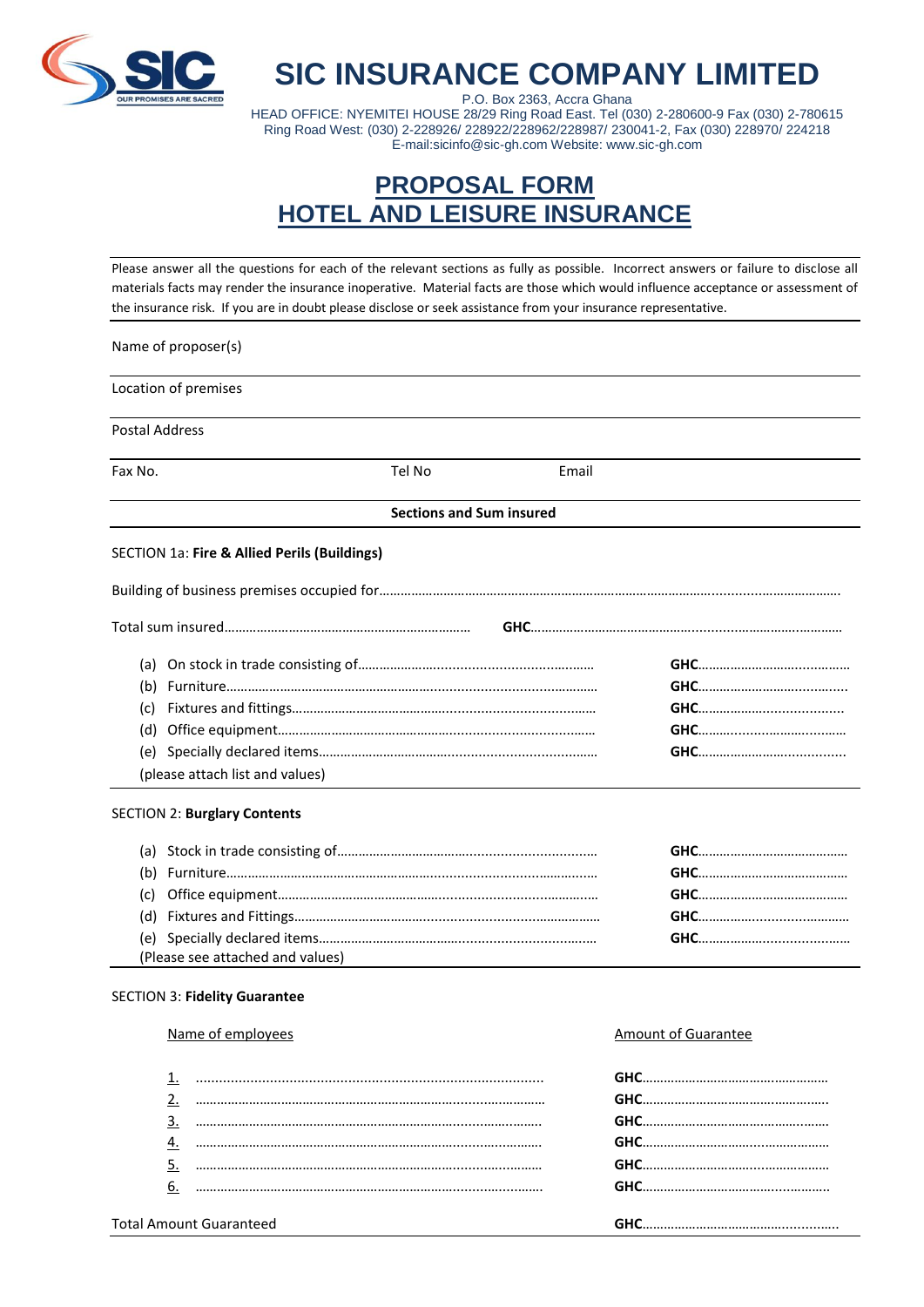## SECTION 4: **Cash-in-Transit/Safe**

|                                                   | (b)         | (a) Estimated annual cash carrying/sendings<br>Highest amount of cash drawn from bank to premises                                      |                    |  |
|---------------------------------------------------|-------------|----------------------------------------------------------------------------------------------------------------------------------------|--------------------|--|
|                                                   | (c)         | Highest amount of cash for payment into bank                                                                                           |                    |  |
|                                                   |             | (d) Cash-in-Safe                                                                                                                       |                    |  |
|                                                   |             | (maximum amount of cash kept in safe overnight)                                                                                        |                    |  |
|                                                   |             | SECTION 5: Machinery breakdown & stock deterioration (list machinery values)                                                           |                    |  |
|                                                   |             | Machinery breakdown (attach list machinery & values                                                                                    |                    |  |
|                                                   |             | Stock deterioration                                                                                                                    |                    |  |
|                                                   |             | Do you have an annual maintenance contract for plant?<br>Yes                                                                           | No                 |  |
|                                                   |             | SECTION 6: Workmen's' compensation and/or group personal accident                                                                      |                    |  |
| Estimated total annual wages/salaries of employee |             |                                                                                                                                        |                    |  |
|                                                   |             | (Attach list of employees and each person's annual salary                                                                              |                    |  |
|                                                   |             | SECTION 7: Public Liability                                                                                                            | Limit of indemnity |  |
|                                                   |             | (a) General third party liability                                                                                                      |                    |  |
|                                                   |             | (b) Guest property                                                                                                                     |                    |  |
| (c)                                               |             | Guest property in hotel laundry                                                                                                        |                    |  |
|                                                   |             | (d) Operations in restaurant, conference                                                                                               |                    |  |
|                                                   |             | Parking and Swimming                                                                                                                   |                    |  |
|                                                   |             | (e) Food & drink (product liability)                                                                                                   |                    |  |
|                                                   |             | Please state the annual turnover of hotel                                                                                              |                    |  |
|                                                   |             | <b>SECTION 8: Plate Glass</b>                                                                                                          |                    |  |
|                                                   |             |                                                                                                                                        |                    |  |
|                                                   |             |                                                                                                                                        |                    |  |
|                                                   |             | <b>GENERAL QUESTIONS APPLICABLE TO ALL SECTIONS:</b>                                                                                   |                    |  |
| 1.                                                | (i)<br>(ii) | Are fire extinguishing appliances installed and are they maintained under contract? Yes<br>Are smoke detectors installed in the rooms? | No<br>No<br>Yes    |  |
| 2.                                                | (i)         | Are the premises or any part of them                                                                                                   | Yes<br>No          |  |
|                                                   |             | Exposed o storms or strong winds?                                                                                                      |                    |  |
|                                                   | (ii)        | Is there any history of flooding in the area or any other exposure                                                                     | Nol<br>Yes         |  |
| 3.                                                |             | Is food or drink provided in any part of the premises?                                                                                 | Yes<br>No          |  |
|                                                   |             |                                                                                                                                        |                    |  |
|                                                   |             |                                                                                                                                        |                    |  |
| 4.                                                |             | Is any disclaimer notice clearly displayed?                                                                                            | Yes<br>No          |  |